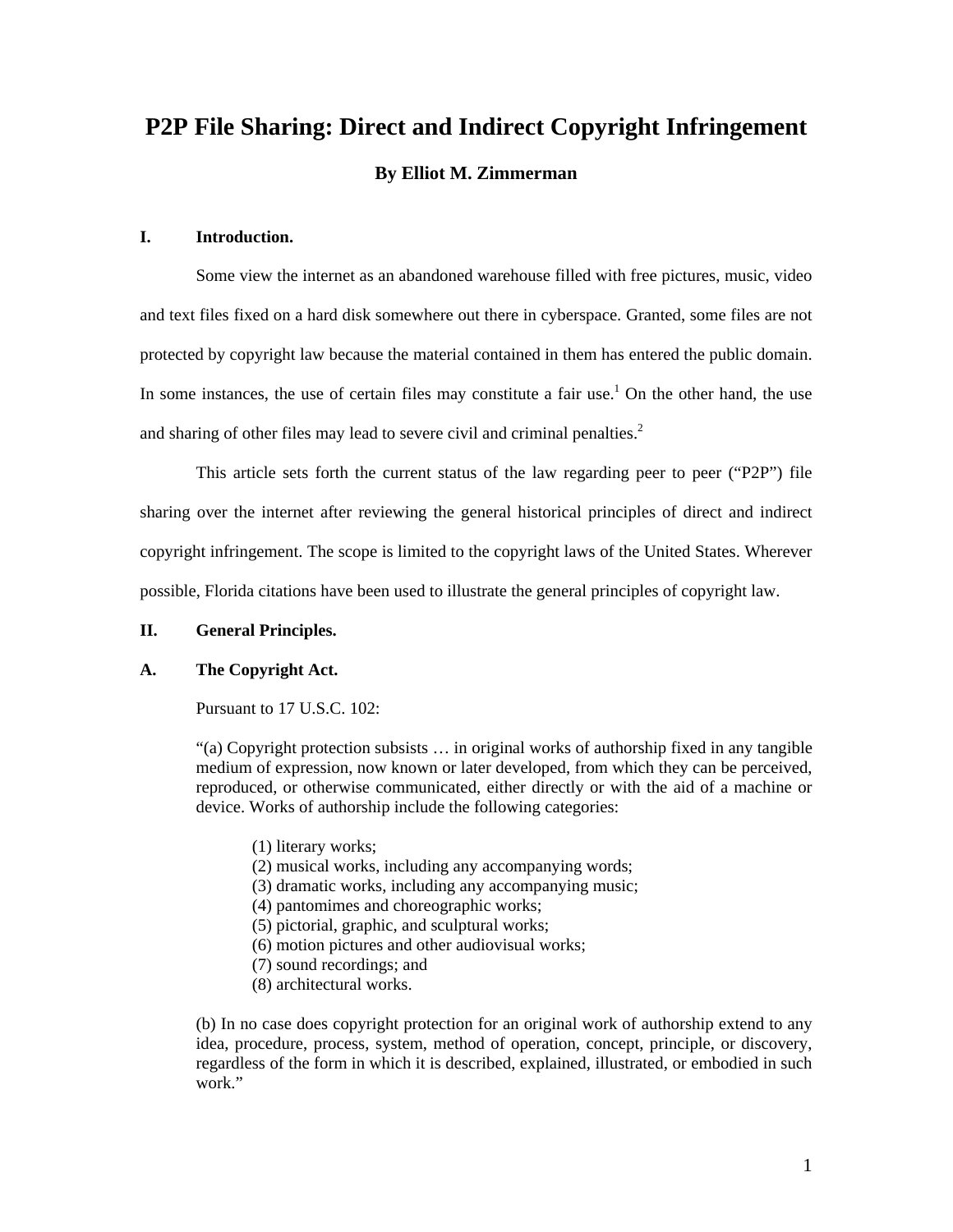Pursuant to 17 U.S.C. 106, and subject to the exceptions set forth in sections 107 through

121, the owner of copyright has the "exclusive rights to do and to authorize any of the following:

(1) to reproduce the copyrighted work in copies or phonorecords;

(2) to prepare derivative works based upon the copyrighted work;

(3) to distribute copies or phonorecords of the copyrighted work to the public by sale or other transfer of ownership, or by rental, lease, or lending;

(4) in the case of literary, musical, dramatic, and choreographic works, pantomimes, and motion pictures and other audiovisual works, to perform the copyrighted work publicly;

(5) in the case of literary, musical, dramatic, and choreographic works, pantomimes, and pictorial, graphic, or sculptural works, including the individual images of a motion picture or other audiovisual work, to display the copyrighted work publicly; and

(6) in the case of sound recordings, to perform the copyrighted work publicly by means of a digital audio transmission."

## **B. Direct, Contributory and Vicarious Copyright Infringement.**

## **1. Direct Copyright Infringement and Potential Defenses.**

There is little doubt that capturing copyrighted videos, CDs, works of art, and/or books to digital files constitutes the fixing of those works in a tangible medium of expression which can be perceived, reproduced or otherwise communicated, either directly or with the aid of a machine or device. There is equally little doubt that P2P sharing of these files over the internet, without the owner's consent or otherwise permitted under copyright law, constitutes copyright infringement by those directly involved.

In *Playboy Enterprises, Inc. v. George Frena, d/b/a/ Techs Warehouse BBS Systems and*  Consulting, and Mark Dyess<sup>3</sup> (hereinafter *Playboy*), the court granted summary judgment for direct copyright infringement against a bulletin board service ("BBS") which allegedly did not have any prior knowledge that its users uploaded and downloaded files to its server containing Playboy Enterprises, Inc.'s pictures without plaintiff's consent or other justification. Defendant BBS allegedly removed all infringing files when it was notified and subsequently monitored the server, but the court held lack of knowledge was not a defense. The court also found no merit to the defendant's affirmative defenses of fair use.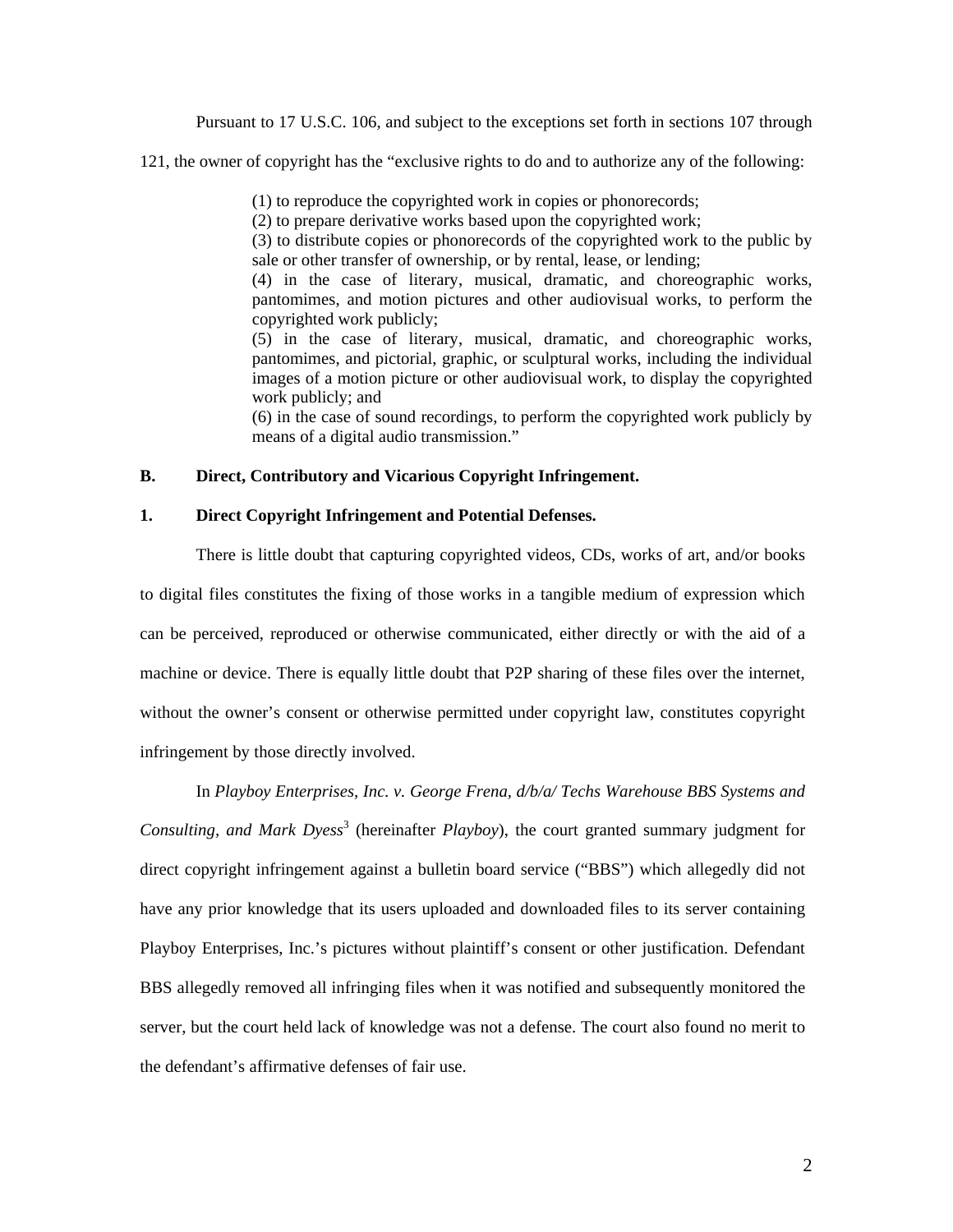Generally, to prevail on a claim of direct copyright infringement, a plaintiff must establish ownership of a valid copyright in the work and copying by the defendant.<sup>4</sup> Since direct evidence of copying is rarely available in a copyright infringement action, copying may be inferentially proven by showing that the defendant had access to the allegedly infringed work, that the allegedly infringing work is substantially similar to the copyrighted work,<sup>5</sup> and that one of the rights statutorily guaranteed to copyright owners is implicated by the defendant's actions.<sup>6</sup>

Intent or knowledge is not an element of infringement and even an innocent infringer is liable. Innocence is significant to a trial court only when it assesses statutory damages.<sup>7</sup>

A potential affirmative defense to a claim of direct copyright infringement is fair use (e.g. a non-commercial educational use involving a teacher making a single copy of a poem from a large collection for critique in class). Pursuant to 17 U.S.C. 107 et seq., the relevant factors to be considered are: (1) the purpose and character of the use, including whether such use is of a commercial nature or is for nonprofit educational purposes; (2) the nature of the copyrighted work; (3) the amount and substantiality of the portion used in relation to the copyrighted work as a whole; and (4) the effect of the use upon the potential market for or value of the copyrighted work.

Another potential affirmative defense to a claim of direct copyright infringement is the safe harbor provided by the Digital Millennium Copyright Act (hereinafter "DMCA").<sup>8</sup> In 1998, responding in part to the concerns of online service providers ("OSPs") regarding their potential liability for the copyright infringement of their users, Congress enacted a number of narrow "safe harbors" for copyright liability. These safe harbors apply only to OSPs and only to the extent that the infringement involves four functions: transitory network transmissions, caching, storage of materials on behalf of users (e.g., web hosting, remote file storage), and the provision of information location tools (e.g., providing links, directories, search engines). Each of these functions, however, is narrowly defined by the statute.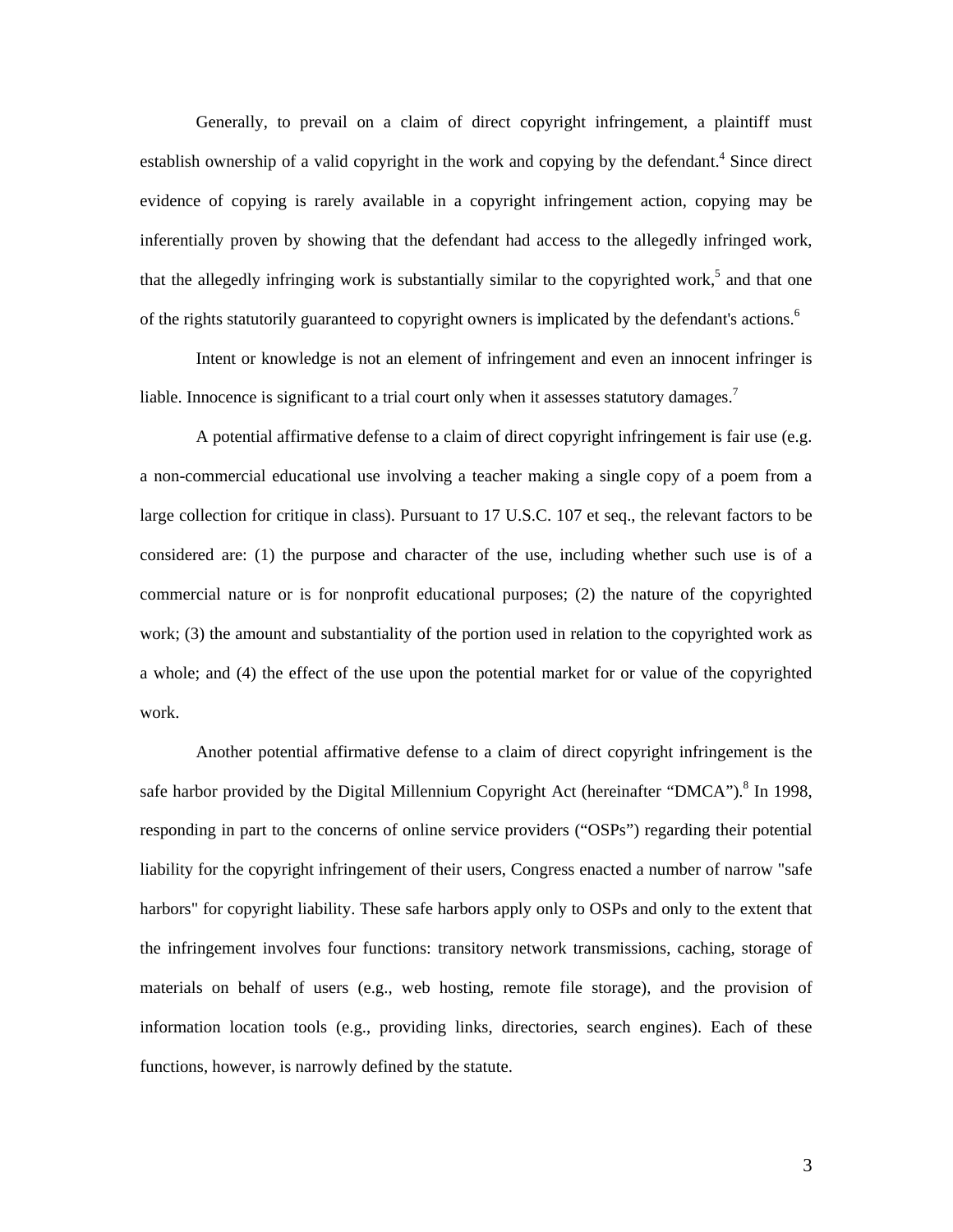In addition to being limited to certain narrowly circumscribed functions, the safe harbors are only available to entities that comply with a number of complex, interlocking statutory requirements including:

- The online service provider ("OSP") must (1) adopt, reasonably implement, and notify its users of a policy of terminating the accounts of subscribers who are repeat infringers; and (2) accommodate and not interfere with "standard technical measures" that have been widely adopted on the basis of industry-wide consensus.
- The OSP must designate a "copyright agent" to receive notices of alleged copyright infringement, register the agent with the Copyright Office, and place relevant contact information for the agent on its web site.
- The OSP must, upon receiving a notification of infringement from a copyright owner, expeditiously remove or disable access to the infringing material ("notice and takedown").
- The OSP must not have known about the infringement, or been aware of facts from which such activity was apparent (i.e. a "blind eye" approach misses the safe harbor).
- The OSP must not receive a direct financial benefit from infringing activity, in a situation where the OSP controls such activity.

The aforementioned *Playboy* case was decided prior to the passage of these safe harbor

provisions. Defendant BBS, in the *Playboy* case, may have qualified for a safe harbor had the act

been in effect at the time the case was decided.<sup>9</sup>

# **2. Contributory and Vicarious Copyright Infringement.**

Liability pursuant to the United States copyright laws can in some circumstances extend

to those who were indirectly involved in the infringing activity.

# **a. Contributory Copyright Infringement.**

In *Cable/Home Communication Corp. v. Network Prods., Inc.*10 (hereinafter *Cable*), defendants committed contributory copyright infringement by helping to create, promote, distribute and import for financial gain various pirate computer software chips and devices, which enabled display of plaintiffs' programming intended for their paying subscribers by disrupting the functioning of their copyrighted computer program designed to scramble satellite transmissions. The court defined the elements of contributory copyright infringement as follows: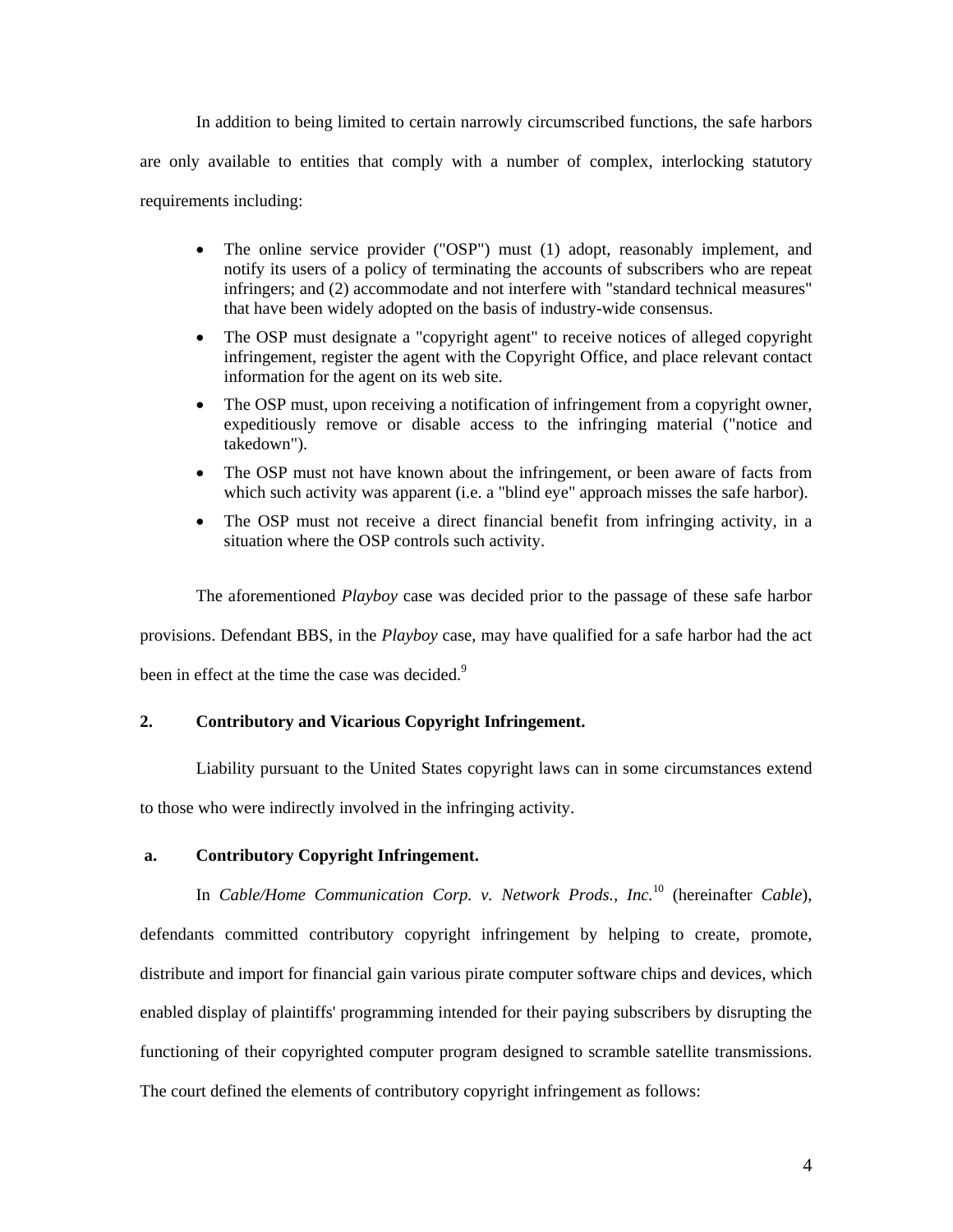"Contributory infringement necessarily must follow a finding of direct or primary infringement. This court has stated the well-settled test for a contributory infringer as 'one who, with knowledge of the infringing activity, induces, causes or materially contributes to the infringing conduct of another.' … Furthermore, our court explicated that the standard of knowledge is objective: 'Know, or have reason to know.' (citations omitted)." $11$ 

#### **b. Vicarious Copyright Infringement.**

A person will be liable for vicarious infringement if he has the right and ability to supervise infringing activity and also has a direct financial interest in same. In order to prove a vicarious infringement claim, a copyright owner must establish the following elements: (1) some act of direct infringement (by end-users, for example); (2) that the defendant had the right or ability to control the direct infringer; and (3) that the defendant derived a direct financial benefit from the direct infringement.<sup>12</sup>

The concept of vicarious copyright liability was developed in the Second Circuit as an outgrowth of the agency principles of respondeat superior. The landmark case on vicarious liability for sales of counterfeit recordings is *Shapiro Bernstein and Co. v. H. L. Green Co.*<sup>13</sup> (hereinafter *Shapiro*). In *Shapiro*, the court was faced with a copyright infringement suit against the owner of a chain of department stores where a concessionaire was selling counterfeit recordings. Noting that the normal agency rule of respondeat superior imposes liability on an employer for copyright infringement by an employee, the court endeavored to fashion a principle for enforcing copyrights against a defendant whose economic interests were intertwined with the direct infringer's, but who did not actually employ the direct infringer.

The *Shapiro* court looked at the two lines of cases it perceived as most clearly relevant. In one line of cases, the landlord-tenant cases, the courts had held that a landlord who lacked knowledge of the infringing acts of its tenant and who exercised no control over the leased premises was not liable for infringing sales by its tenant.<sup>14</sup>

In the other line of cases, the so-called "dance hall cases," the operator of an entertainment venue was held liable for infringing performances when the operator (1) could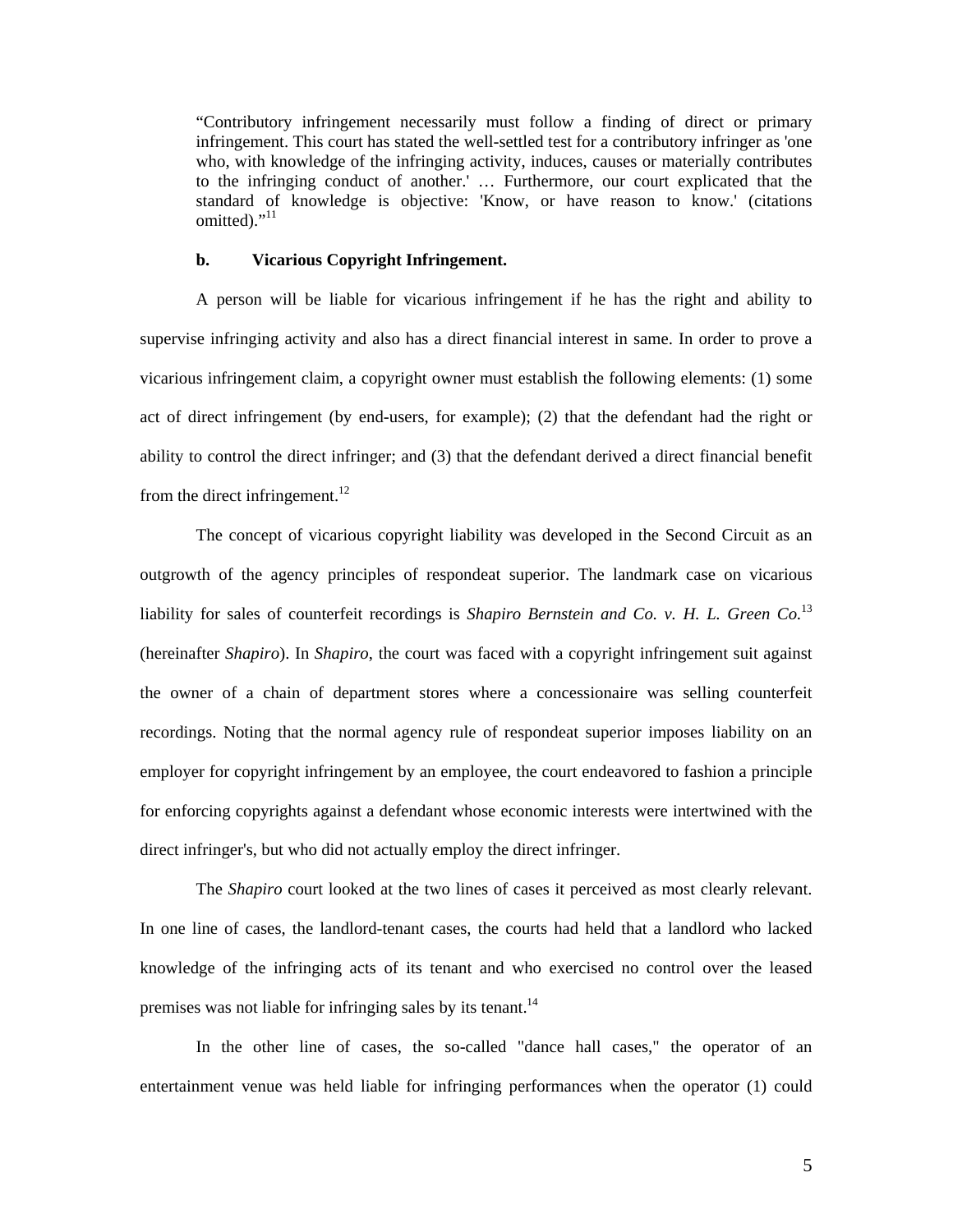control the premises and (2) obtained a direct financial benefit from the audience who paid to enjoy the infringing performance.<sup>15</sup>

From those two lines of cases, the *Shapiro* court determined that the relationship between the store owner and the concessionaire in the case before it was closer to the dance-hall model than to the landlord-tenant model. It imposed liability even though the defendant was unaware of the infringement. *Shapiro* deemed the imposition of vicarious liability neither unduly harsh nor unfair because the store proprietor had the power to cease the conduct of the concessionaire, and because the proprietor derived an obvious and direct financial benefit from the infringement.<sup>16</sup>

The test was more clearly articulated in *Gershwin Publishing Corp. v. Columbia Artists Management, Inc.*,<sup>17</sup> a later Second Circuit case, as follows:

"… even in the absence of an employer-employee relationship one may be vicariously liable if he has the right and ability to supervise the infringing activity and also has a direct financial interest in such activities."<sup>18</sup>

# **c. The** *BetaMax* **Defense.**

In *Universal City Studios v. Sony*19 (hereinafter *BetaMax*), a case brought by the movie industry to ban the Sony Betamax VCR, the Supreme Court found that contributory infringement liability could not reach the manufacturer of a device that is "capable of substantial noninfringing use." In that case, the Supreme Court found that the VCR was capable of several noninfringing uses, including the time-shifting of television broadcasts by home viewers. In *BetaMax*, the Supreme Court adopted a standard that asks whether the technology is "merely capable" of substantial noninfringing uses.

## **III. Indirect Liability and Software Developers.**

## **A. The** *Napster* **Case.**

In  $A\&M$  *Records v. Napster*,<sup>20</sup> the music industry plaintiffs admitted that Napster did not, itself, make or distribute any of their copyrighted works. Instead, they argued that Napster was liable for contributory and vicarious infringement. Based on these theories, the plaintiffs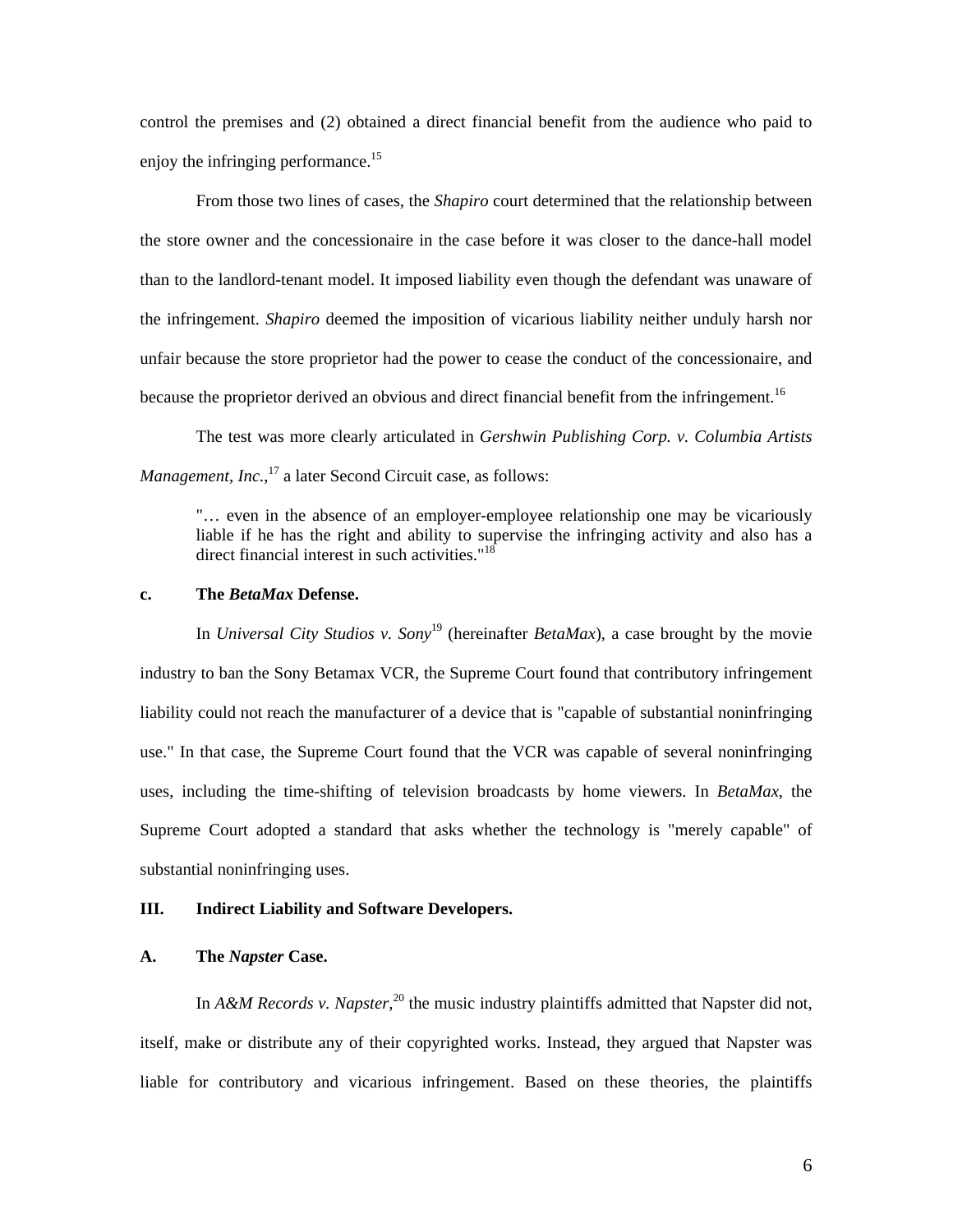convinced a federal district court to grant a preliminary injunction against Napster. That ruling was appealed and affirmed by the Ninth Circuit Court of Appeals. In its February 12, 2001 opinion, the Ninth Circuit rejected each of Napster's proposed defenses.

Turning first to contributory infringement, the Ninth Circuit upheld the lower court's findings:

- Direct Infringement: At least some Napster users are direct infringers, because they distributed and reproduced copyrighted music without authorization.
- Knowledge: Napster had actual knowledge of infringing activity, based on internal company emails and the list of 12,000 infringing files provided by the RIAA. Moreover, Napster should have known of the infringing activity, based on the recording industry experience and downloading habits of its executives and the appearance of well-known song titles in certain promotional screen shots used by Napster.
- Material Contribution: Napster provided the "site and facilities" for the directly infringing conduct of its users.

The Ninth Circuit also endorsed the lower court's vicarious infringement analysis:

- Direct Infringement: At least some Napster users are direct infringers, because they distributed and reproduced copyrighted music without authorization.
- Right and Ability to Control: Napster has the ability to control the infringing activity of its users because it retains the right to block a user's ability to access its system.
- Financial Benefit: Napster derived a financial benefit from the infringing activities of its users because this activity acted as a "draw" for customers, and a portion of Napster's value is derived from the size of its user base.

The Ninth Circuit concluded, however, that the lower court had not adequately considered the technological limits of the Napster system when crafting the preliminary injunction. In ordering the district court to revise its injunction, the Ninth Circuit enunciated some guiding principles.

First, in order to prevent contributory infringement, Napster was required to take reasonable steps to prevent further sharing of music *after receiving notice* from a copyright owner that a particular recording is being shared on its system without authorization. Ultimately,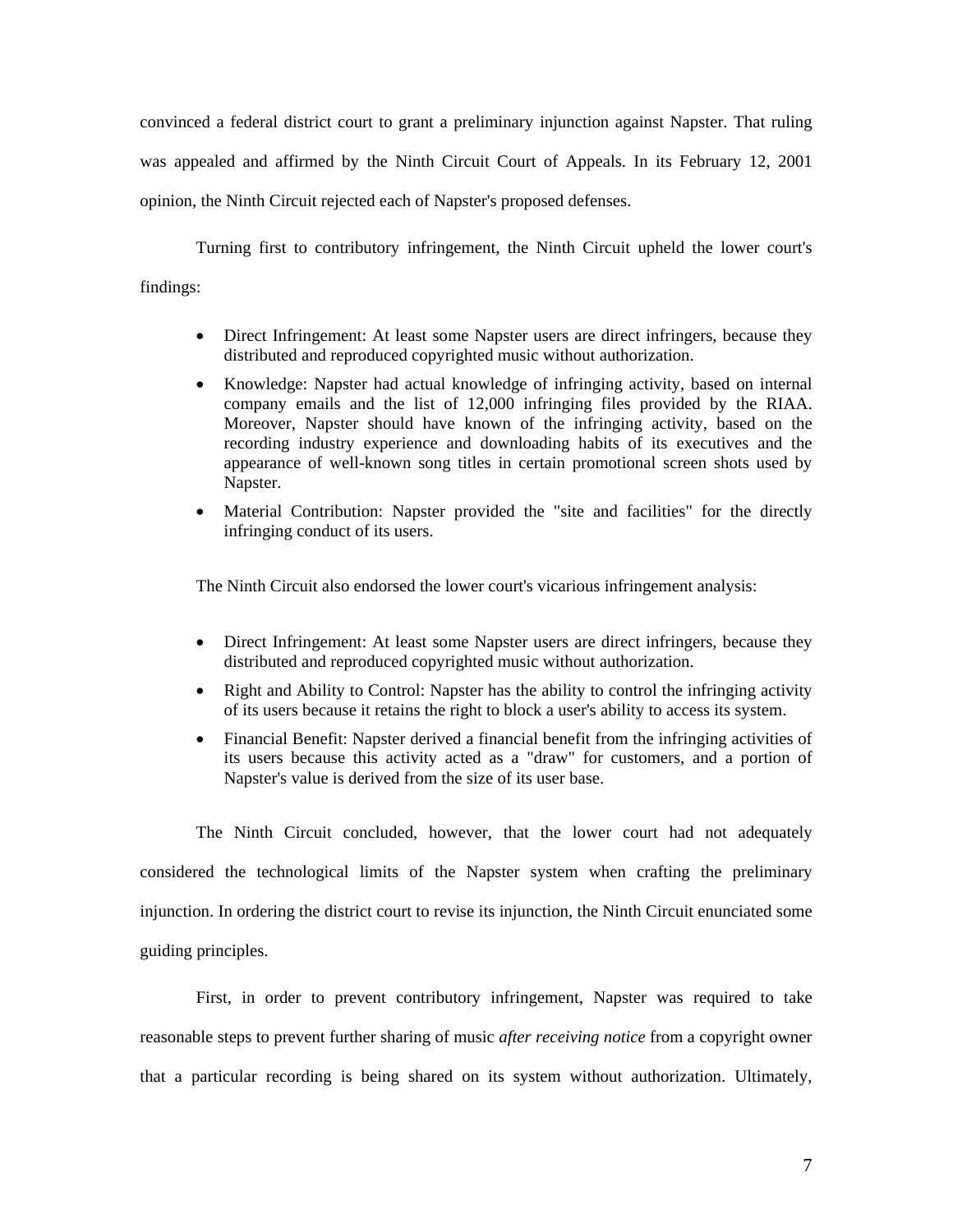Napster voluntarily implemented a number of filtering mechanisms (including file name filters and acoustic fingerprinting filters) intended to filter out works that were not approved for sharing. These filters were never accurate enough to satisfy the district court judge, and Napster filed for bankruptcy before a trial could be held.

Second, in order to prevent vicarious infringement, the Ninth Circuit declared that Napster should bear the burden of policing its system within the limits of the system. During the period until its bankruptcy, Napster and the plaintiffs bitterly disagreed about what these monitoring obligations entailed. At a minimum, Napster had the duty to terminate users who were identified as infringers. Beyond that, there was little agreement. The disagreement was never fully resolved by the court, since Napster ceased doing business while it worked on improving its filtering technologies.

#### **B. The** *Aimster* **Case.**

In the *In re Aimster Copyright Litigation*, 21 the music industry plaintiffs asserted the same vicarious and contributory infringement claims that they did in the *Napster* case. They succeeded in obtaining a preliminary injunction that ultimately shut Aimster down pending a trial on the merits (like Napster, Aimster went bankrupt before a trial could occur). In June 2003, the Seventh Circuit Court of Appeals upheld the preliminary injunction ruling and certiorari was denied by the U.S. Supreme Court on January 12, 2004.<sup>22</sup>

In upholding the preliminary injunction, the appeals court relied solely on the contributory infringement claim. The court did not engage in the traditional contributory infringement analysis, instead engaging in a more general discussion of several relevant concepts, including the *Betamax* defense. In the end, the court upheld the injunction because Aimster had (1) failed to introduce *any* evidence of noninfringing uses and (2) had engaged in activities that demonstrated clear knowledge of infringing activities.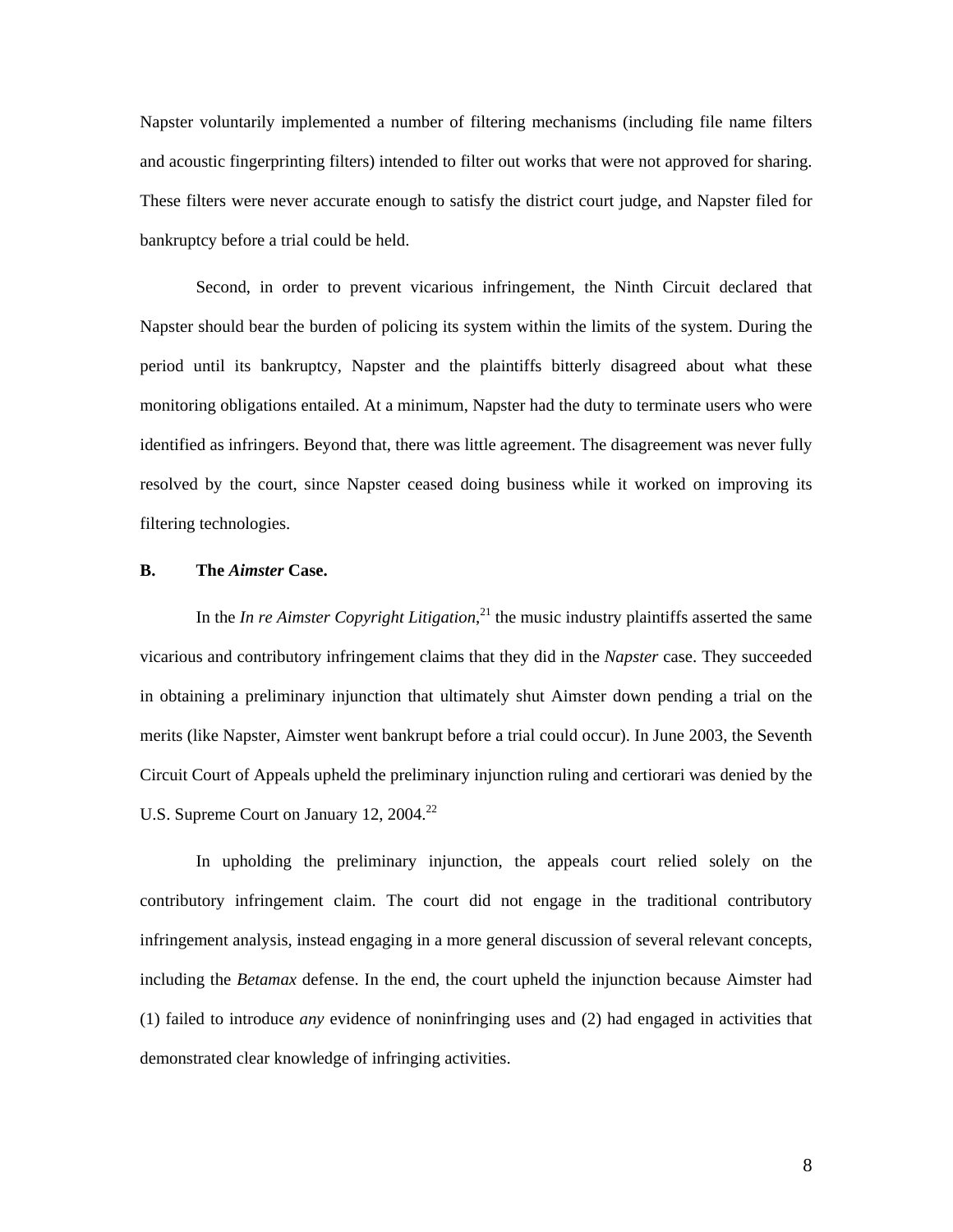With respect to the issue of knowledge, the court focused on "tutorials" that specifically encouraged Aimster users to download popular copyrighted music. The court also was not impressed by the fact that Aimster network traffic was encrypted, allegedly making it impossible for Aimster to know exactly what files were being shared by individual end-users. In the eyes of the court, the steps taken by Aimster to avoid knowledge supported an inference of "willful blindness."

Turning to the *Betamax* defense, the court concluded that Aimster had failed to introduce any evidence that the Aimster software had ever been used for anything other than infringing activity. This finding alone was enough to disqualify Aimster from relying on the *Betamax* defense (which requires a showing that the technology in question is at least capable of a substantial noninfringing use).

# **C. The** *Grokster* **Case.**

The *MGM v. Grokster* case<sup>23</sup> involves three defendants: the makers of Kazaa, Morpheus and Grokster. In April 2003, the district court ruled that two of the defendants, StreamCast (maker of Morpheus) and Grokster, could not be held liable for contributory or vicarious copyright infringement. This represents the first victory by P2P developers in a copyright action brought by the entertainment industry. The case has been appealed by the entertainment industry plaintiffs. The appeal was heard in early February, 2004, but no decision has yet been rendered.

Contributory Infringement: With respect to contributory infringement, the court found that Grokster and Morpheus are both capable of substantial noninfringing uses, including the distribution of public domain (such as Project Gutenberg e-books) and authorized materials (such as promotional music videos and video game demos). Accordingly, the court found that the *Betamax* defense applied.

On the question of knowledge, the court concluded that the defendants were generally aware that some end-users were engaged in infringing activities. This, however, made them no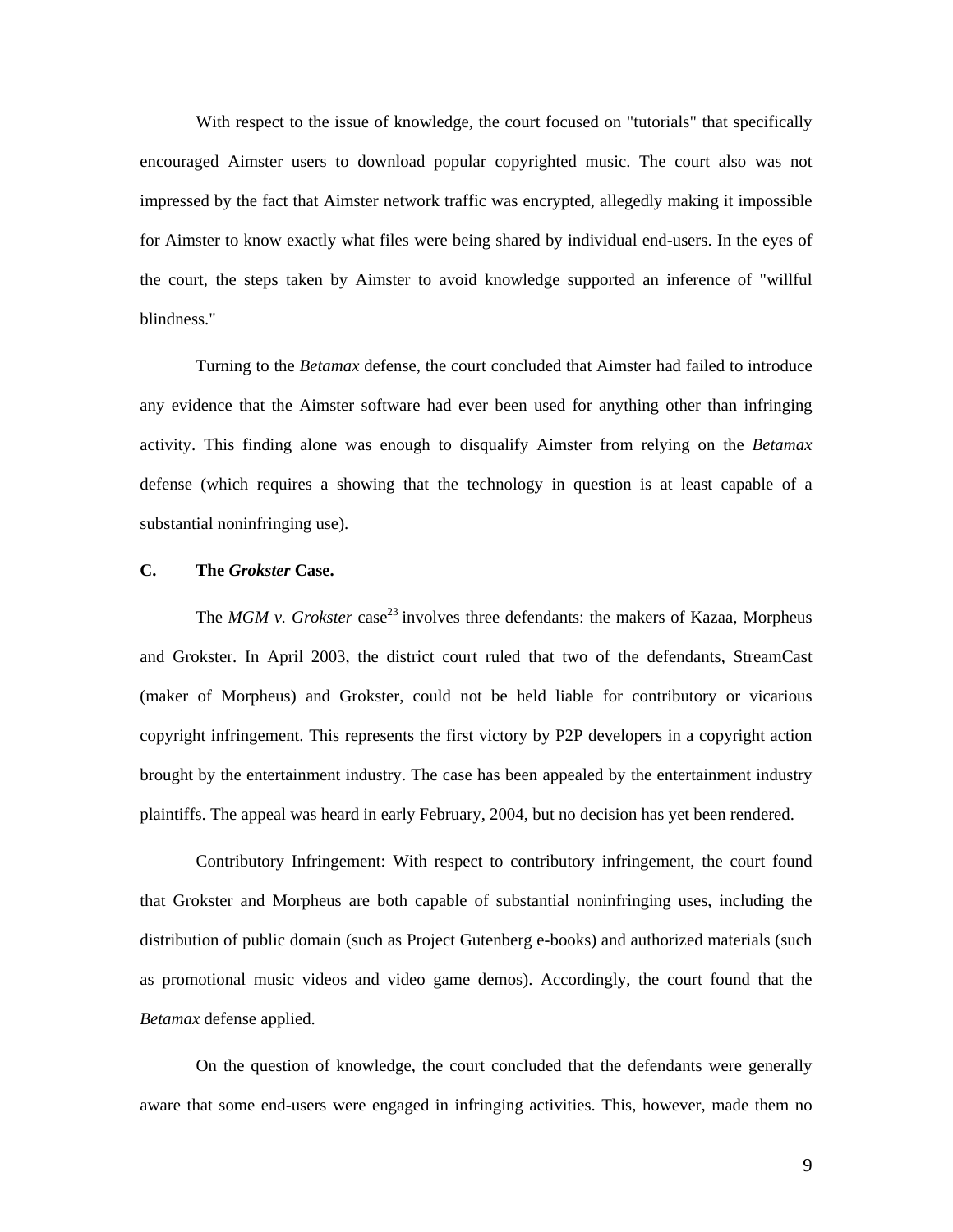different from Xerox, Sony or AOL, all of whom know that their products and services are used for infringement. The court concluded that the plaintiffs had to show more than general knowledge of infringing uses:

"The question is whether actual knowledge of specific infringement accrues at a time when either Defendant materially contributes to the alleged infringement, and can therefore do something about it."<sup>24</sup>

The critical factor was the decentralized architecture of the Grokster and Morpheus software. The software gave the defendants no ability to block access to the network, or to control what end-users searched for, shared, or downloaded. Accordingly, by the time the defendants were notified of infringing activity, they were unable to do anything about it (just as Xerox is not able to stop infringing activities after a photocopier has been sold). In the words of the court:

"Users connect to the respective networks, select which files to share, send and receive searches, and download files, all with no material involvement of Defendants. If either Defendant closed their doors and deactivated all computers within their control, users of their products could continue sharing files with little or no interruption."25

Vicarious Liability: The court also concluded that the defendants could not be held vicariously liable. After reviewing the decentralized architecture of the Gnutella and Fasttrack networks created by Grokster and Morpheus users, the court found that the defendants had no ability to supervise or control what users were searching for, sharing or downloading.

The plaintiffs argued that Grokster and Morpheus could have been designed to include advanced filtering technologies, so as to enable more control over end-user activities. The court found that whether or not such filtering was possible, the defendants had no obligation to redesign their technologies to suit the desires of the entertainment industries.

## **IV. Conclusion.**

The application of copyright law to individuals who are using file-sharing software to download music in an effort to avoid paying for CDs is relatively clear. Unless the activity falls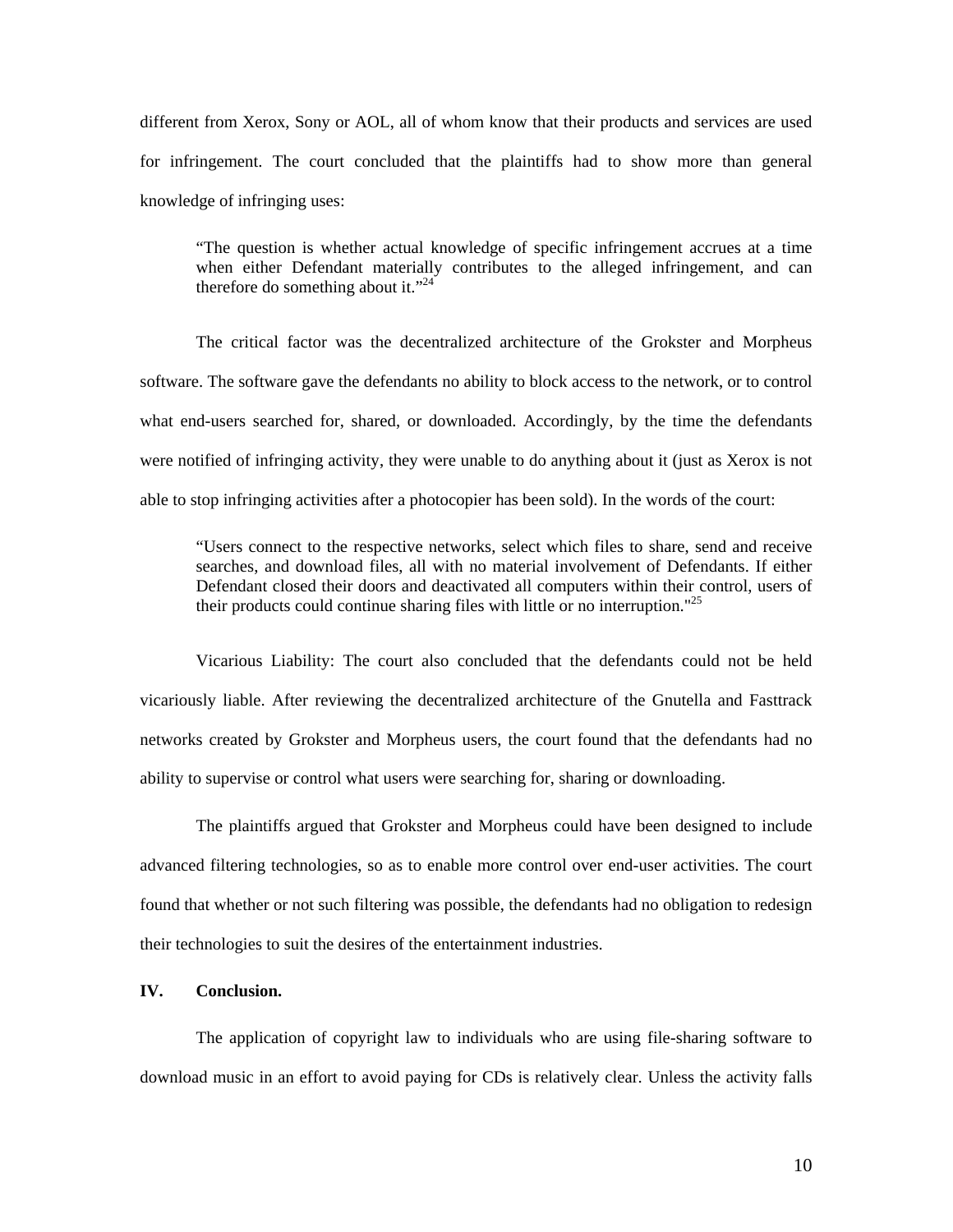within one of the exceptions to the exclusive rights set forth in 17 U.S.C. 106, such activity infringes the reproduction right (and perhaps the distribution and/or performance right, as well). The law as applied to intermediaries and software vendors, in contrast, is anything but clear. Cases are pending that will test the outer limits of both the DMCA "safe harbors" for OSPs, and the doctrine announced by the Supreme Court twenty years ago in the *Betamax* case. When the dust settles, the outcome may reshape not just the experiences of today's digital music fans, but also tomorrow's consumer electronics and information technology industries.

## **Endnotes:**

- 1. 17 U.S.C. 107 et seq.
- 2. 17 U.S.C. 501 et seq.
- 3. Playboy, 839 F. Supp. 1552 (M.D. Fla. 1993).
- 4. Original Appalachian Artworks, Inc. v. Toy Loft, Inc., 684 F.2d 821 (11th Cir. 1982); Miller v. Universal City Studios, Inc., 650 F.2d 1365 (11th Cir. 1981).
- 5. Howard v. Sterchi, 974 F.2d 1272 (11th Cir. 1992).
- 6. Ford Motor Co. v. Summit Motor Products, Inc., 930 F.2d 277, 291 (3d Cir. 1991), cert. denied, 116 L. Ed. 2d 324, 112 S. Ct. 373.
- 7. See Playboy, 839 F. Supp 1552, 1559 (M.D. Fla. 1993) citing <u>D</u>.C. Comics Inc. v. Mini Gift Shop, 912 F.2d 29 (2d Cir. 1990).
- 8. 17 U.S.C. 512 et seq.
- 9. ALS Scan, Incorporated v. Remarqcommunities, Incorporated, 239 F.3d 619 (4<sup>th</sup> Cir. 2001).
- 10. Cable, 902 F.2d 829 (11th Cir. 1990).
- 11. Cable, 902 F.2d 829, 845 (11<sup>th</sup> Cir. 1990).
- 12. A&M Records v. Napster, 239 F.3d 1004 (9th Cir. 2001).
- 13. Shapiro, 316 F.2d 304 (2d Cir. 1963).
- 14. See e.g. Deutsch v. Arnold, 98 F.2d 686 (2d Cir. 1938); c.f. Fromont v. Aeolian Co., 254 F. 592 (S.D.N.Y. 1918).
- 15. See e.g. Buck v. Jewell-LaSalle Realty Co., 283 U.S. 191, 198-199, 75 L. Ed. 971, 51 S. Ct. 410 (1931); Dreamland Ball Room, Inc. v. Shapiro, Bernstein & Co., 36 F.2d 354 (7th Cir. 1929).
- 16. Shapiro, 316 F.2d 304, 307 (2d Cir. 1963).
- 17. Gershwin, 443 F.2d 1159 (2d Cir. 1971).
- 18. Gershwin, 443 F.2d 1159, 1162 (2d Cir. 1971).
- 19. BetaMax, 464 U.S. 417 (1984).
- 20. Napster, 239 F.3d 1004 (9th Cir. 2001).
- 21. Aimster, 334 F.3d 643 (7th Cir. 2003).